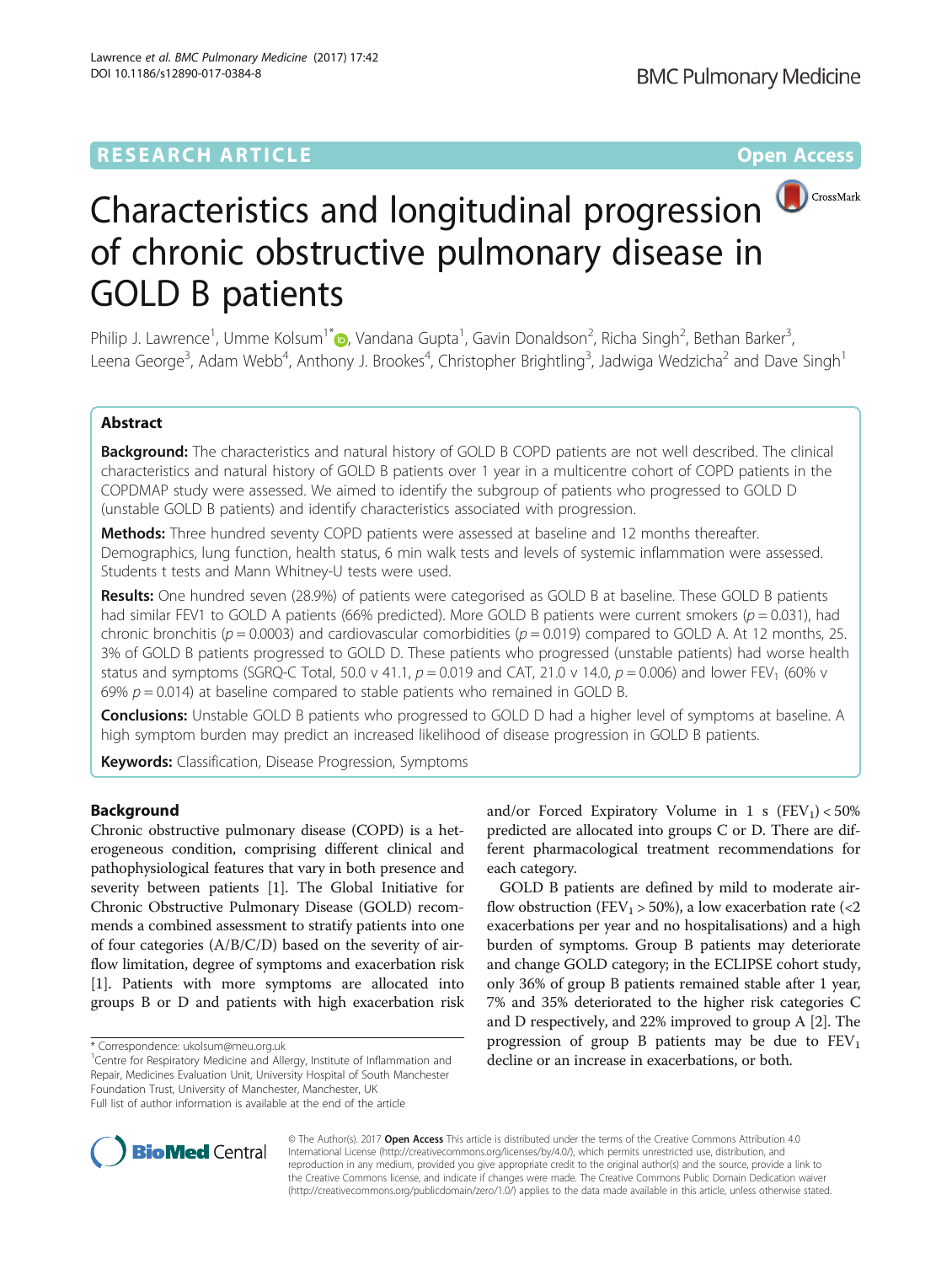COPD is often referred to as a progressive disease [[1, 3](#page-7-0)]. However, the ECLIPSE study demonstrated that  $FEV<sub>1</sub>$  did not change in some COPD patients over a 3 year follow up period [\[2](#page-7-0)]. The risk factors for greater  $FEV_1$  decline included current smoking, emphysema and exacerbations [[4\]](#page-7-0). Recently, Lange, et al. [\[5](#page-8-0)], reported that the rate of  $FEV<sub>1</sub>$  decline in COPD patients who have a low  $FEV<sub>1</sub>$  in early adult life, indicating sub-optimal lung growth, is lower compared to COPD patients with normal  $FEV<sub>1</sub>$  in early adult life (27 mls versus 52 mls/year respectively). These findings underscore the variation in lung function decline in COPD, influenced by multiple factors.

There appears to be heterogeneity within group B, as a subgroup of patients move over time into higher risk categories. We report a detailed characterisation of the natural history of GOLD B patients over 1 year in the COPDMAP cohort study. We describe the clinical features of group B compared to group A patients at the start of the study. We studied the stability of group B patients over 1 year, and describe the clinical characteristics of GOLD B patients who progressed to higher risk GOLD categories.

## Methods

## Study design

COPD patients aged 40 or over were recruited at 3 sites (Manchester, Leicester and Imperial/UCL) into the COPD-MAP prospective observational cohort study [\(http://](http://www.copdmap.org/) [www.copdmap.org\)](http://www.copdmap.org/). All patients had a physician diagnosis of COPD, post-bronchodilator (post BD) FEV<sub>1</sub>/forced vital capacity (FVC) ratio <0.7 and ≥10 pack year smoking history. All patients provided written informed consent using protocols approved by the local Ethics Committees at each site (11/L0/1630; 10/H/1003/108; 07/H0406/157).

Stable visits were performed at baseline and at 6 month intervals up to 2 years. At the baseline visit, the demographic details and exacerbation history were collected. Symptoms and functional capacity were assessed and pulmonary function tests performed. Cardiovascular comorbidities were categorised as the following; body mass index (BMI) ≥25, stroke, peripheral vascular disease, high cholesterol, high blood pressure, heart attack, diabetes, atrial fibrillation, angina and other relevant cardiac events. Sputum and blood samples were obtained from patients at least 6 weeks after an exacerbation episode. These procedures were repeated at 6 monthly follow up visits; the yearly visit data is presented here. Exacerbation history throughout the observation period was based on patient recall to match how patients were classification at baseline. Patient recall agrees well with events detected with daily diary cards [\[6](#page-8-0)].

Patients were categorised as GOLD A, B, C or D using the 2016 GOLD guidelines [[1\]](#page-7-0). Post bronchodilator  $FEV<sub>1</sub>$ and preceding 1 year exacerbation history were used to categorise risk, whilst, either the highest COPD assessment test (CAT) or modified MRC Scale (mMRC) score was used to categorise symptoms. A change in  $FEV<sub>1</sub> > 60$ mls over 1 year was used to identify rapid decliners [[7](#page-8-0)].

The following patient reported outcome measurements were performed; the CAT [[8](#page-8-0)] and St George's Respiratory Questionnaire (SGRQ-C) [\[9](#page-8-0)] for health status, the mMRC Scale for dyspnoea [[10](#page-8-0)], and Centre for Epidemiological Studies Depression Scale (CES-D) for depression [[11](#page-8-0)].

Lung function was assessed by spirometry, plethysmography and gas transfer and was performed in accordance with European Respiratory Society (ERS)/American Thoracic Society (ATS) recommendations [\[12](#page-8-0)–[14](#page-8-0)]. Reversibility was performed using salbutamol 400mcg. Fat free mass (FFM) and fat free mass index (FFMI) were determined by bioelectrical impedance analysis. Functional capacity was assessed by the 6 min walk test (6MWT) and performed in accordance with ATS/ERS standard. [\[15\]](#page-8-0) A practice walk was performed if patients had not performed a 6 min walk test over the preceding 1 year.

Spontaneous and/or induced sputum was processed for quantitative polymerase chain reaction (qPCR). Selected sputum plugs were homogenised with phosphate-buffered saline (PBS) with glass beads and qPCR was performed for the detection of the common respiratory potentially pathogenic microorganisms (PPM) H. influenzae, M.catarrhalis and S. pneumoniae as previously described [[16](#page-8-0)]. The threshold for detection for pathogens by qPCR was  $1 \times 10^4$  copies per ml. Venepuncture was performed and the samples collected were sent to the local hospital laboratories for full blood counts (FBC) and C-reactive protein (CRP) analysis.

#### Statistical analysis

The Kolmogorov–Smirnov test was applied to determine the normality of data. Differences in between groups were performed using unpaired t tests or Mann–Whitney test for parametric and non-parametric data respectively. Categorical variables were analysed using chi square test.  $P \leq$ 0.05 was considered statistically significant. Statistical analyses were performed using GraphPad Prism version 5.00 (San Diego, California; USA).

### Results

Three hundred seventy patients completed the baseline visit; demographics are shown in Table [1](#page-2-0). The GOLD categorisation using the higher of the two symptom scores was as follows; 9.2% in group A ( $n = 34$ ), 28.9% in group B  $(n = 107)$ , 3.2% in group C  $(n = 12)$  and 58.7% in group D  $(n = 217)$  (Fig. [1\)](#page-2-0). Categorisation using only the CAT score showed that patients in groups A and C would remain in these groups, whilst 3.7% (4/107) of the group B and 2.3% (5/217) of the group D patients would be categorised into groups A and C respectively. Likewise if patients were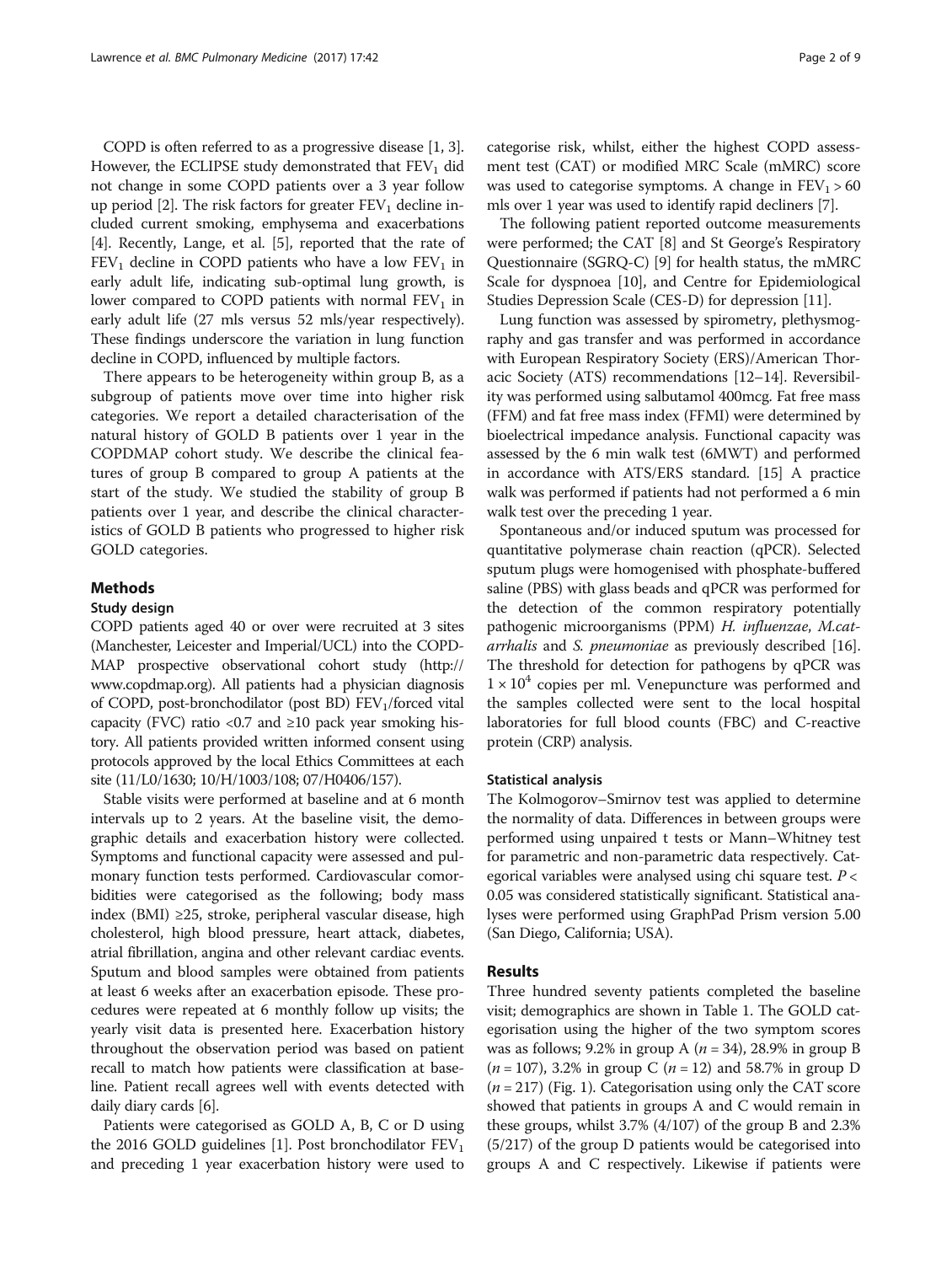<span id="page-2-0"></span>Table 1 Baseline demographics of patients

| Demographic                  | $n = 370$            |
|------------------------------|----------------------|
| Gender (% Male)              | 65                   |
| Age (years)                  | 70.2 (8.8)           |
| Smoking status (Current %)   | 30.0                 |
| Pack years                   | 46.0 [10.0-220.0]    |
| BMI ( $kg/m2$ )              | 26.2 [15.6-49.2]     |
| Exacerbations (1 year prior) | $1.0$ $[0.0 - 15.0]$ |
| Inhaled steroid use %        | 78.8                 |
| Oral steroid use %           | 3.8                  |
| LABA use %                   | 70.7                 |
| LAMA use %                   | 75.0                 |
| Azithromycin use %           | 3.5                  |
| Post BD FEV <sub>1</sub> (L) | 1.4(0.6)             |
| Post BD FEV <sub>1</sub> %   | 57.0 [20.0-117.0]    |
| Post BD Ratio                | $0.5$ [0.2-0.8]      |
| GOLD A n (%)                 | 34 (9.2)             |
| $GOLD B n (\%)$              | 107 (28.9)           |
| GOLD C n (%)                 | 12(3.2)              |
| GOLD D n (%)                 | 217 (58.7)           |

Summaries are presented as percentages, Mean (SD) or Median [Range] as appropriate

Definitions of abbreviations; BMI body mass index, LABA long acting beta agonist, LAMA long acting muscarinic antagonist, Post BD post bronchodilator, FEV<sub>1</sub> forced expired volume in first second

categorised using only the mMRC score, all patients in group A and C remained in their groups, whilst 31.8% (34/107) of the group B and 24.9% (54/217) of the group D patients would be reclassified into groups A and C respectively.

Table [2](#page-3-0) shows the baseline clinical characteristics of GOLD A and B patients.  $FEV<sub>1</sub>$  % predicted was similar between the groups, despite the greater symptoms in GOLD B patients. There were more current smokers in group B (36.5% v 15.2% respectively,  $p = 0.031$ ) and a significantly higher proportion of group B patients had chronic bronchitis (57.4% v 21.2%,  $p = 0.0003$ ) and cardiovascular comorbidities (82.2% v 61.8%  $p = 0.019$ ). The clinical characteristics of GOLD C and D patients are presented in the data supplement in Additional file [1](#page-7-0): Table S1. The comparison of clinical characteristics between GOLD B and D patients are shown online in Additional file [2:](#page-7-0) Table S2; the number of exacerbations, symptoms burden and lung function were significantly worse in GOLD D patients compared to GOLD B.

Seventy five out of 107 GOLD B patients attended for 1 year follow up; the major reasons for this decrease in numbers were loss to follow up and withdrawal of consent. The majority of patients were stable and remained in group B at 1 year (68.0%). There were 19 unstable GOLD B patients (25.3%) who progressed to GOLD D; 8 patients due to a decline in  $FEV<sub>1</sub>$  10 patients due to an increase in exacerbation risk, and 1 subject displayed both of these characteristics.

The mean change in  $FEV<sub>1</sub>$  over 1 year was a decline of 66mls (Fig. [2](#page-4-0)). There was no decline in  $FEV<sub>1</sub>$  in 23 patients, whilst 44 patients (58.7%) displayed a decline greater than 60mls over the year.

At 2 year follow up, 40 out of 107 GOLD B patients remained in the study. Of those patients who remained stable at 1 year  $(n = 28)$ , the majority remained in group B  $(n = 15; 53.6\%)$ , with a third progressing to group to D ( $n = 9$ ; 32.1%). Of the 19 patients who deteriorated to GOLD D at 1 year, 12 remained in the study at 2 years. The majority of patients  $(n = 8)$  remained in group D, while the remaining patients  $(n = 4)$  reverted to group B (Fig. 1).

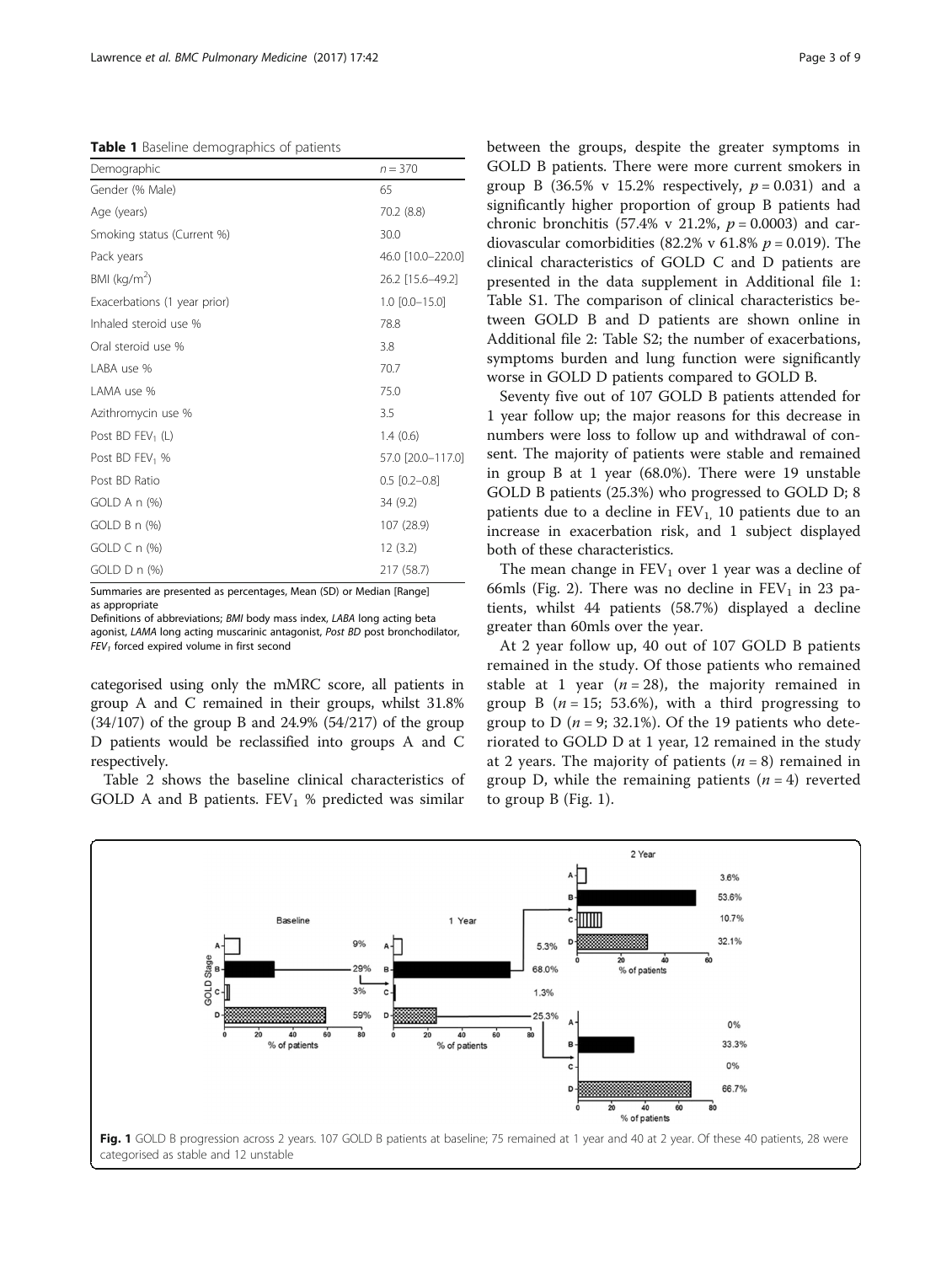## <span id="page-3-0"></span>Table 2 Baseline characteristics of patients categorised as GOLD A and B

|                                          | GOLD A $(n=34)$                               | $GOLD B (n = 107)$                         | $p$ value |
|------------------------------------------|-----------------------------------------------|--------------------------------------------|-----------|
| Demographics                             |                                               |                                            |           |
| Gender (% Male)                          | 58.8                                          | 67.3                                       | 0.41      |
| Pack years                               | 44.5 [10.0-135.0]                             | 45 [10.0-220.0]                            | 0.53      |
| Smoking status (% Current)               | 15.2                                          | 36.5                                       | 0.031     |
| BMI (Kg/m <sup>2</sup> )                 | 26.1 [20.6-47.0]                              | 27.2 [16.5-49.2]                           | 0.73      |
| FFMI (Kg/m <sup>2</sup> )                | 17.3 [12.9-28.7]                              | 17.6 [10.0-27.0]                           | 0.92      |
| Chronic bronchitis (%)                   | 21.2                                          | 57.4                                       | 0.0003    |
| Exacerbations (1 year prior)             | $0.0$ $[0.0-1.0]$                             | $0.0$ $[0.0-1.0]$                          | 0.11      |
| Co-morbidities                           |                                               |                                            |           |
| Cardiovascular comorbidity any (%)       | 61.8                                          | 82.2                                       | 0.019     |
| Comorbidities any (%)                    | 35.3                                          | 16.8                                       | 0.03      |
| Patient reported outcomes                |                                               |                                            |           |
| SGRQ total                               | 19.3 [1.0-40.0]                               | 40.9 [5.7-82.4]                            | < 0.0001  |
| SGRQ symptoms                            | 29.5 (16.5)                                   | 55.3 (17.8)                                | < 0.0001  |
| SGRQ impact                              | 12.0 [3.0-24.0]                               | 25.0 [0.0-75.5]                            | < 0.0001  |
| SGRQ activity                            | 34.8 (18.5)                                   | 58.9 (22.6)                                | < 0.0001  |
| CAT                                      | $6.0$ $[2.0 - 9.0]$                           | 16.0 [4.0-39.0]                            | < 0.0001  |
| CES-D                                    | $5.0$ $[1.0 - 6.0]$                           | 11.5 [1.0-4.0]                             | < 0.0001  |
| Functional capacity                      |                                               |                                            |           |
| 6MWD (metres)                            | 457.0 [169.0-636.0]                           | 405.7 [119.0-702.0]                        | 0.07      |
| Lung function                            |                                               |                                            |           |
| Vital capacity %                         | 102.3 (22.5)                                  | 100.7 (17.9)                               | 0.73      |
| Total lung capacity %                    | 108.9 (16.1)                                  | 109.2 (20.1)                               | 0.96      |
| Residual volume %                        | 130.6 [89.1-179.9]                            | 132.0 [63.0-286.0]                         | 0.90      |
| Inspiratory capacity %                   | 87.1 (23.0)                                   | 89.5 (21.3)                                | 0.65      |
| FRC %                                    | 125.8 (24.0)                                  | 128.7 (33.2)                               | 0.71      |
| DLCO %                                   | 70.8 [56.0-116.5]                             | 63.0 [28.0-106.0]                          | 0.05      |
| KCO %                                    | 86.8 [64.0-126.5]                             | 76.4 [35.0-137.0]                          | 0.13      |
| VA %                                     | 84.2 (13.3)                                   | 80.8 (10.7)                                | 0.25      |
| Post $FEV1$ %                            | 71.0 (15.2)                                   | 68.3 (11.4)                                | 0.27      |
| Reversibility %                          | $9.8$ [4.0-16.0]                              | $6.7$ [-3.0-+38.0]                         | 0.13      |
| Reversibility mls                        | 150.0 [-40.0-+290.0]                          | 100.0 [-80.0-+670.0]                       | 0.21      |
| Bacteriology                             |                                               |                                            |           |
| Bacterial load (genome copies/ml)        | $7.11 \times 10^6$ [0-1.81 $\times 10^{10}$ ] | $7.74 \times 10^4$ [0-4.91 $\times 10^8$ ] | 0.29      |
| Colonised (% $>1 \times 10^4$ total PPM) | 63.7                                          | 55.6                                       | 0.75      |
| Systemic inflammation                    |                                               |                                            |           |
| CRP (mg/L)                               | 3.0 [1.0-22.0]                                | 3.0 [1.0-157.0]                            | 0.35      |
| WBC (10 <sup>9</sup> /L)                 | $6.8$ [3.6-12.0]                              | 7.3 [5.0-12.6]                             | 0.11      |
| Eosinophils (10 <sup>9</sup> /L)         | $0.2$ [0.0-0.8]                               | $0.2$ [0.0-0.9]                            | 0.83      |

Summaries are presented as mean (SD), percentage or Median [Range] as appropriate

Definitions of abbreviations: BMI body mass index, FFMI fat free mass index, SGRQ St George's Respiratory Questionnaire, CAT COPD Assessment Test, CES-D Centre for Epidemiologic Studies Depression, 6MWD six minute walk distance, FRC functional residual capacity, DLCO diffusing capacity of the lungs for carbon monoxide, KCO carbon monoxide transfer coefficient, VA alveolar volume, CRP C-reactive protein, WBC white blood count, PPM potentially pathogenic microorganism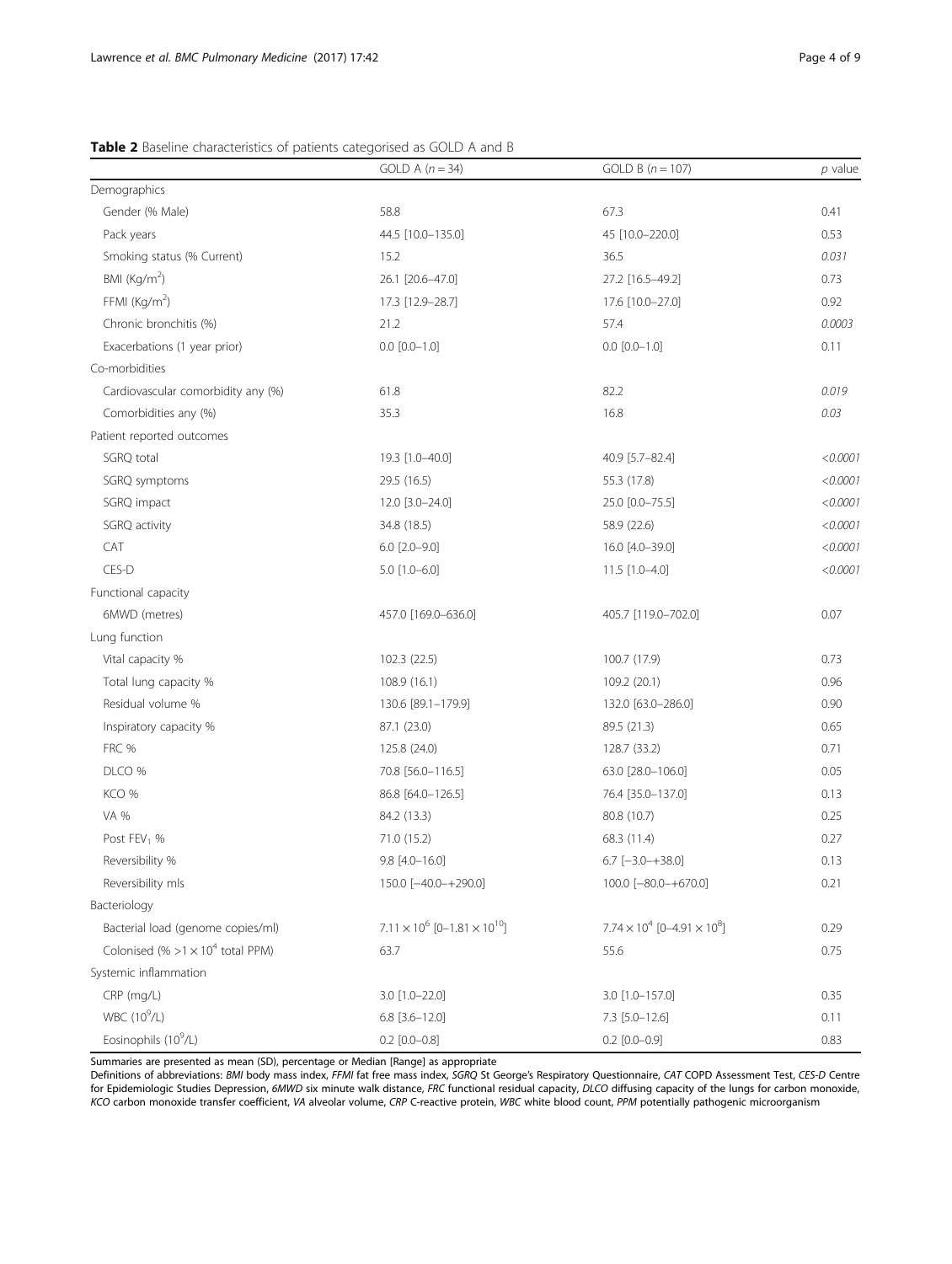<span id="page-4-0"></span>

Table [3](#page-5-0) shows the clinical characteristics at 1 year of patients who remained in group B at 1 year and those who progressed to group D (stable and unstable patients respectively). At 1 year, unstable patients had significantly more exacerbations over the previous year (means 1.5 v 0.2,  $p =$ <0.0001), higher mean CAT scores (20.0 v 15.5, p = 0.018), worse mean SGRQ total scores (50.0 v 41.1,  $p = 0.001$ ), higher mean C-reactive protein levels  $(5.0 \text{ v } 3.0, p = 0.017)$ , and reduced mean 6MWD (347.3 v 440.5,  $p = 0.023$ ).

Table [4](#page-6-0) shows the characteristics of the stable and unstable patients at the baseline visit. Unstable patients had a significantly lower mean  $FEV<sub>1</sub>$  % predicted (69.7% v 62.4%; p = 0.016), worse mean SGRQ score (40.1 v 50.0;  $p = 0.019$ ) and mean CAT score (14.0 v 21.0;  $p =$ 0.006), and higher mean CRP levels with a trend towards significance (3.0 v 4.5;  $p = 0.06$ ). Patients who declined due to  $FEV_1$  change had lower  $FEV_1$  at baseline (means 55.7% v 67.8%;  $p = 0.0023$ ), and a much greater magnitude of  $FEV<sub>1</sub>$  deterioration over 1 year (284 mls v 44 mls;  $p = 0.0021$ ), and were more likely to be current smokers (62.5% v 10.0%;  $p = 0.04$ ) (see Additional file [3](#page-7-0): Table S3 in the data supplement).

## **Discussion**

The criteria used to define GOLD B patients results in a degree of homogeneity in terms of symptoms, lung function and exacerbation history when assessed at a single visit. However, longitudinal follow up reveals a heterogeneous course of disease. GOLD B patients who progressed to GOLD D had more severe disease characteristics at the start of the 1 year follow up. This unstable subgroup had significantly worse CAT and SGRQ scores and lower  $FEV<sub>1</sub>$ compared to stable patients at baseline. Progression of GOLD B to GOLD D appears to be more likely in highly symptomatic patients.

Approximately equal numbers of unstable patients deteriorated due to  $FEV<sub>1</sub>$  alone or exacerbations alone (8) versus 10 respectively). Although these are small groups to perform sub-analysis, there were very clear differences in the rate of  $FEV<sub>1</sub>$  decline between these groups (means 284 versus 44 mls respectively), and there were more current smokers in the former group. The role of current smoking in promoting lung function decline is known [[4\]](#page-7-0), and we show here a subgroup of group B patients where current smoking is associated with a very rapid rate of  $FEV<sub>1</sub>$  decline. The progression to group D in these patients was associated with both a lower  $FEV<sub>1</sub>$ at baseline and a large decrease in  $FEV<sub>1</sub>$  over 1 year (mean 284 mls). This indicates that switching from group B to D because of  $FEV<sub>1</sub>$  criteria is not simply due to small changes in lung function that might occur in patients with lung function measurements just above the  $FEV<sub>1</sub>$  50% predicted threshold.

The worse patient reported outcome scores at baseline in unstable group B patients suggest increased disease activity. The deterioration of group B patients towards group D is likely to have started before the baseline visit in many of these patients. The high symptom burden is probably related to increased disease activity associated with rapid  $FEV<sub>1</sub>$  decline. Alternatively, for patients who progressed to group D because of exacerbations, the higher symptom burden may be due to mild or unreported exacerbations in the previous year, which subsequently evolved to moderate to severe exacerbations during the follow up period.

Different thresholds have been used to define COPD patients with a rapid decline in  $FEV<sub>1</sub>$ ; 40 mls/year has been suggested [\[17\]](#page-8-0), while 60 mls/year has also been used [[7](#page-8-0)]. We observed a mean decrease of 66 mls/year, with 58.7% of patients showing >60 ml decline. This is a higher mean rate of  $FEV<sub>1</sub>$  decline than previously observed in many cohort studies and clinical trials [[18](#page-8-0), [19\]](#page-8-0). However, Koskela et al. [\[20\]](#page-8-0) recently reported one third of patients with rapid declining  $FEV<sub>1</sub>$  had a mean decrease of 78 mls/year compared to the 28 mls/year in the rest of the patients. Here we focused just on group B patients.  $FEV<sub>1</sub>$  decline is known to vary with GOLD stage 1–4 and with GOLD group A-D. Goosens et al. [[18](#page-8-0)] reported a mean 48 mls/ year decline in  $FEV<sub>1</sub>$  in GOLD B patients, while Kim et al. [[19](#page-8-0)] reported a smaller mean decline of 27 mls/year in GOLD B patients. Our higher rate of decline compared to these previous reports in group B patients may reflect the recruitment strategy used, focusing on hospital clinics and therefore recruiting more severe/symptomatic patients. This lung function decline could not be explained by changes in medication as patients remained on their normal medications when entering this observational study.

In the ECLIPSE study, 36% of group B patients remained stable, while 35% progressed to group D after 1 year and 22% improved to group A [\[2](#page-7-0)]. In our COPDMAP cohort, a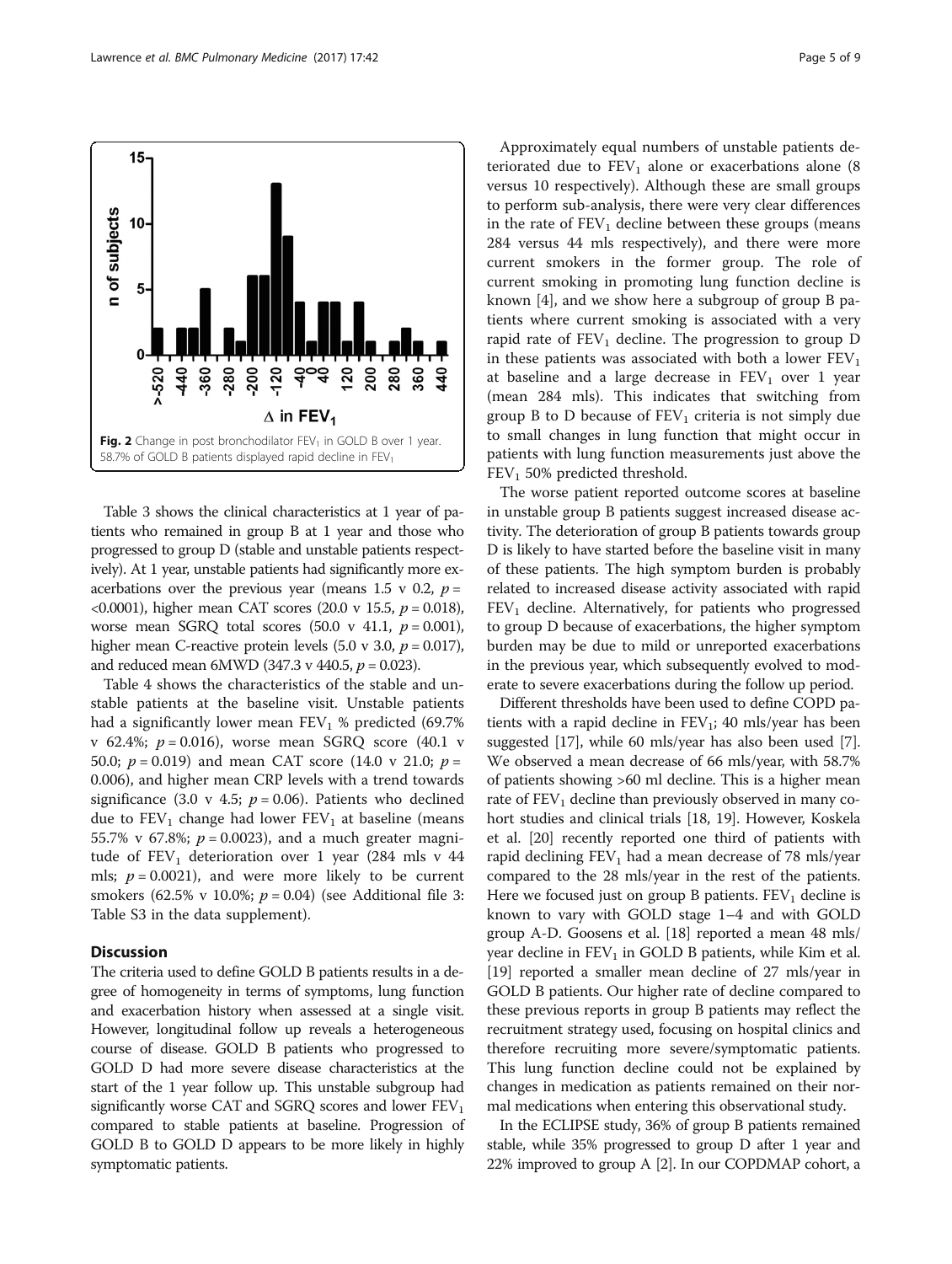|                                          | GOLD B $(n = 51)$                          | GOLD D $(n = 19)$                                     | $p$ - value |
|------------------------------------------|--------------------------------------------|-------------------------------------------------------|-------------|
| Demographics                             |                                            |                                                       |             |
| Gender (% Male)                          | 75.6                                       | 52.6                                                  | 0.15        |
| BMI $(Kq/m2)$                            | 27.0 [16.2-44.8]                           | 27.7 [21.7-48.5]                                      | 0.32        |
| FFMI $(Kg/m2)$                           | 18.3 [8.8-24.0]                            | 17.6 [11.7-27.0]                                      | 0.75        |
| Exacerbations (1 year prior)             | $0.0$ $[0.0 - 1.0]$                        | $2.0$ $[0.0 - 4.0]$                                   | < 0.0001    |
| Patient reported outcomes                |                                            |                                                       |             |
| SGRQ total                               | 41.1 (15.5)                                | 50.0 [22.2-82.3]                                      | 0.001       |
| SGRQ symptoms                            | 54.6 (19.9)                                | 61.0 (17.5)                                           | 0.24        |
| SGRQ impact                              | 26.3 [2.1-71.6]                            | 42.4 [4.6-60.1]                                       | 0.05        |
| SGRQ activity                            | 59.3 [0.0-100.0]                           | 78.1 [22.5-100.0]                                     | 0.003       |
| CAT                                      | 15.5 [9.0-35.0]                            | 20.0 [9.0-37.0]                                       | 0.018       |
| CES-D                                    | 12.0 [0.0-33.0]                            | 15.0 [0.0-31.0]                                       | 0.58        |
| Functional capacity                      |                                            |                                                       |             |
| 6MWD (metres)                            | 440.5 (125.7)                              | 347.3 (123.4)                                         | 0.023       |
| Lung function                            |                                            |                                                       |             |
| Vital capacity %                         | 99.2 (21.9)                                | 93.6 (13.1)                                           | 0.40        |
| Total lung capacity %                    | 110.2 (17.0)                               | 110.5(23.5)                                           | 0.96        |
| Residual volume %                        | 132.0 (30.4)                               | 150.0 (55.9)                                          | 0.16        |
| Inspiratory capacity %                   | 93.1 (21.8)                                | 91.4 (20.9)                                           | 0.81        |
| FRC %                                    | 125.6 (25.7)                               | 132.5 (45.9)                                          | 0.52        |
| DLCO %                                   | 56.5 [40.0-102.0]                          | 61.5 [32.0-115.0]                                     | 0.87        |
| KCO %                                    | 75.5 (80.1)                                | 74.7 (85.0)                                           | 0.53        |
| <b>VA %</b>                              | 81.4 (13.1)                                | 76.9 (14.2)                                           | 0.29        |
| Post FEV <sub>1</sub> %                  | 68.2 (12.3)                                | 57.3 (12.8)                                           | 0.002       |
| Reversibility %                          | $-4.4[-53.8 - +8.0]$                       | $-8.1$ [17.3 $-+8.3$ ]                                | 0.25        |
| Reversibility mls                        | 20.0 [-170.0-580]                          | $90$ [-120-200]                                       | 0.90        |
| Change in FEV <sub>1</sub> from baseline | $-80.0$ [ $-420.0$ -+939.0]                | $-120.0$ [ $-531.0$ $-+180.0$ ]                       | 0.07        |
| Bacteriology                             |                                            |                                                       |             |
| Bacterial load (genome copies/ml)        | $2.36 \times 10^6$ [0-8.89 $\times 10^8$ ] | $10.3 \times 10^7$ [0-1.76 $\times$ 10 <sup>8</sup> ] | 0.25        |
| Colonised (% $>1 \times 10^4$ total PPM) | 71.4                                       | 77.2                                                  | 1.00        |
| Systemic inflammation                    |                                            |                                                       |             |
| CRP (mg/L)                               | 3.0 [1.0-20.0]                             | 5.0 [2.0-20.0]                                        | 0.017       |
| WBC (10 <sup>9</sup> /L)                 | $6.9$ [3.6-13.5]                           | 7.5 [4.8-11.8]                                        | 0.73        |
| Eosinophils (10 <sup>9</sup> /L)         | $0.2$ [0.1-0.6]                            | $0.2$ [0.0-0.4]                                       | 0.24        |

<span id="page-5-0"></span>Table 3 Comparison of 1 year characteristics of patients who remained stable (GOLD B) and unstable patients (GOLD D) from baseline

Summaries are presented as mean (SD), percentage or Median [Range] as appropriate

Definitions of abbreviations: BMI body mass index, FFMI fat free mass index, SGRQ St George's Respiratory Questionnaire, CAT COPD assessment test, CES-D Centre for Epidemiologic Studies Depression, 6MWD six minute walk distance, FRC functional residual capacity, DLCO diffusing capacity of the lungs for carbon monoxide, KCO carbon monoxide transfer coefficient, VA alveolar volume, CRP C-reactive protein, WBC white blood count, PPM potentially pathogenic microorganisms

slightly lower proportion (25%) progressed to group D, but many more remained stable (68%). ECLIPSE was a worldwide study while COPDMAP is a UK study, and these differences may simply reflect the varied healthcare of the patients in different studies and locations.

Significantly more group B patients were current smokers compared to group A. Furthermore, group B had more comorbidities and a greater prevalence of chronic bronchitis compared to group A patients. Despite these differences, and a higher symptom burden in group B, there were no differences in lung function between groups. Similarly, previous studies have reported similar lung function in group B compared to group A patients [\[19\]](#page-8-0). These findings highlight that the increased symptom burden,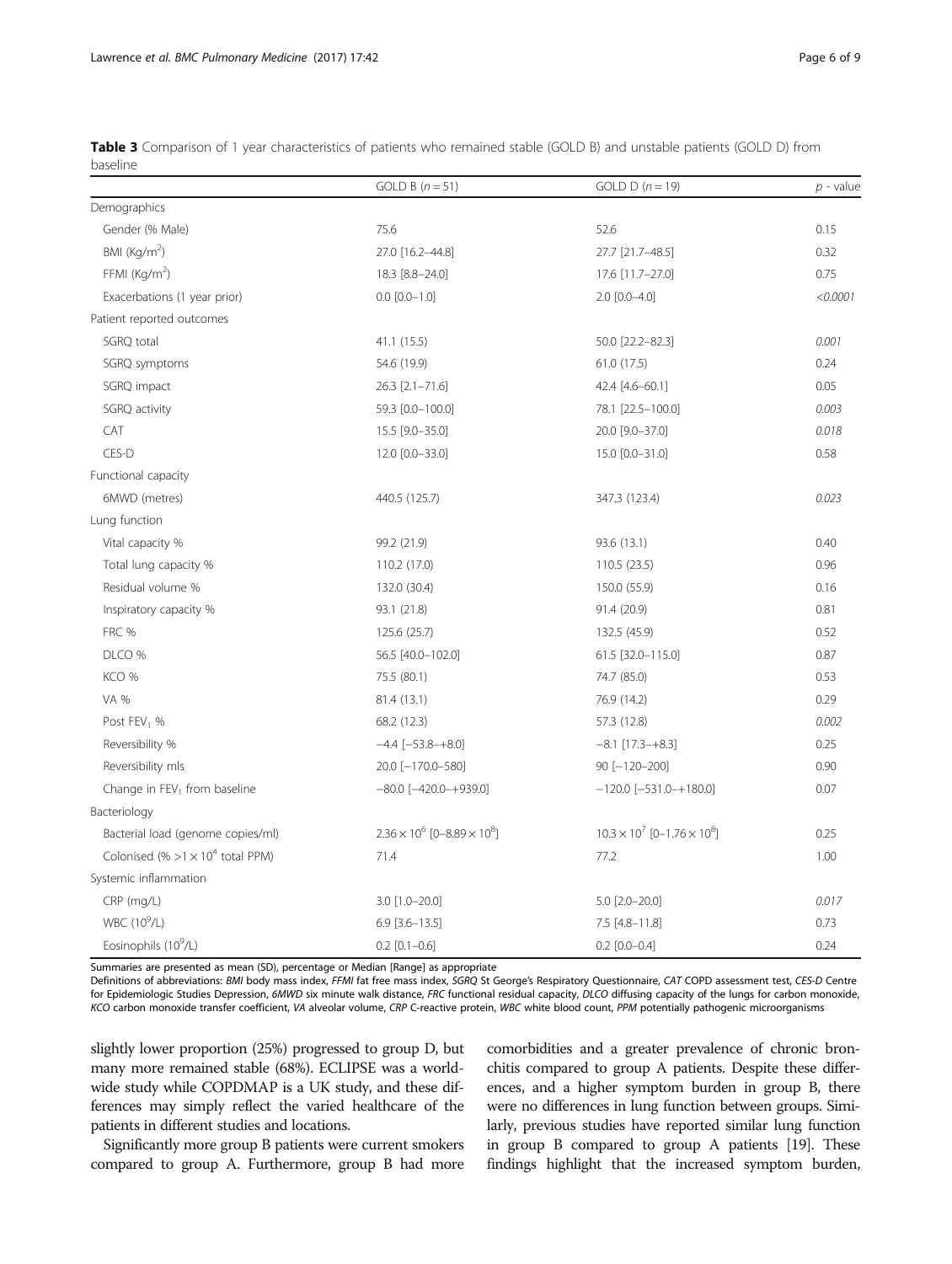<span id="page-6-0"></span>

|                                          | Stable $(n = 51)$                            | Unstable $(n = 19)$                       | $p$ - value |
|------------------------------------------|----------------------------------------------|-------------------------------------------|-------------|
| Demographics                             |                                              |                                           |             |
| Gender (% Male)                          | 72.5                                         | 52.6                                      | 0.15        |
| Pack years                               | 45.0 [10.0-220.0]                            | 52.0 [10.0-113.0]                         | 0.67        |
| Smoking status (% Current)               | 37.3                                         | 36.8                                      | 1.00        |
| BMI (Kg/m <sup>2</sup> )                 | 27.2 [17.3-49.2]                             | 27.9 [20.7-45.0]                          | 0.28        |
| FFMI (Kg/m <sup>2</sup> )                | 17.8(3.4)                                    | 18.7(3.4)                                 | 0.34        |
| Chronic bronchitis (%)                   | 58.3                                         | 61.1                                      | 1.00        |
| Exacerbations (1 year prior)             | $0.0$ $[0.0-1.0]$                            | $0.0$ $[0.0-1.0]$                         | 0.88        |
| Co-morbidities                           |                                              |                                           |             |
| Cardiovascular comorbidity any (%)       | 94.1                                         | 94.7                                      | 1.00        |
| Comorbidities any (%)                    | 94.1                                         | 94.7                                      | 1.00        |
| Patient reported outcomes                |                                              |                                           |             |
| SGRQ total                               | 40.1 [14.6-80.0]                             | 50.0 [22.2-82.3]                          | 0.019       |
| SGRQ symptoms                            | 55.1 [22.0-91.0]                             | 60.8 [15.4-90.0]                          | 0.10        |
| SGRQ impact                              | 26.0 [2.5-71.6]                              | 35.9 [9.0-73.7]                           | 0.20        |
| SGRQ activity                            | 59.3 [7.6-100.0]                             | 79.0 [15.6-100.0]                         | 0.003       |
| CAT                                      | 14.0 [4.0-28.0]                              | 21.0 [8.0-39.0]                           | 0.006       |
| CES-D                                    | 11.0 [1.0-32.0]                              | 12.5 [3.0-38.0]                           | 0.94        |
| Functional capacity                      |                                              |                                           |             |
| 6MWD (metres)                            | 425.3 (98.5)                                 | 361.5 (124.8)                             | 0.06        |
| Lung function                            |                                              |                                           |             |
| Vital capacity %                         | 103.3 (19.8)                                 | 96.6 (16.5)                               | 0.25        |
| Total lung capacity %                    | 108.8 (19.9)                                 | 111.8 (24.6)                              | 0.65        |
| Residual volume %                        | 130.9 (37.4)                                 | 150.4 (60.2)                              | 0.16        |
| Inspiratory capacity %                   | 87.0 (23.0)                                  | 89.8 (16.1)                               | 0.67        |
| FRC %                                    | 129.3 (30.7)                                 | 134.2 (44.5)                              | 0.65        |
| DLCO %                                   | 66.2 (20.3)                                  | 64.1 (24.3)                               | 0.76        |
| KCO %                                    | 75.5 [41.2-137.0]                            | 81.5 [35.0-124.0]                         | 0.97        |
| <b>VA %</b>                              | 82.8 (12.0)                                  | 79.2 (9.3)                                | 0.32        |
| Post FEV <sub>1</sub> %                  | 69.7 (11.7)                                  | 62.4 (9.0)                                | 0.016       |
| Reversibility %                          | $5.0[-3.0 - +33.0]$                          | 7.4 [0.8-32.0]                            | 0.47        |
| Reversibility mls                        | $90.0$ $[-40.0 - +670.0]$                    | 95.0 [20.0-+380.0]                        | 0.90        |
| Bacteriology                             |                                              |                                           |             |
| Bacterial load (genome copies/ml)        | $1.44 \times 10^5$ [0.0-2.43 $\times 10^8$ ] | $7.4 \times 10^2$ [0-10.4 $\times 10^7$ ] | 0.66        |
| Colonised (% $>1 \times 10^4$ total PPM) | 66.7                                         | 46.2                                      | 0.30        |
| Systemic inflammation                    |                                              |                                           |             |
| CRP (mg/L)                               | 3.0 [1.0-35.5]                               | 4.5 [1.0-157.0]                           | 0.06        |
| WBC (10 <sup>9</sup> /L)                 | 7.2 [5.4-12.6]                               | 7.4 [5.0-12.6]                            | 0.42        |
| Eosinophils (10 <sup>9</sup> /L)         | $0.2$ [0.0-0.9]                              | $0.2$ [0.1-0.3]                           | 0.32        |

Summaries are presented as mean (SD), percentage or Median [Range] as appropriate

Definitions of abbreviations: BMI body mass index, FFMI fat free mass index, SGRQ St George's Respiratory Questionnaire, CAT COPD Assessment Test, CES-D Centre for Epidemiologic Studies Depression, 6MWD six minute walk distance, FRC functional residual capacity, DLCO diffusing capacity of the lungs for carbon monoxide, KCO carbon monoxide transfer coefficient, VA alveolar volume, CRP C-reactive protein, WBC white blood count, PPM potentially pathogenic microorganisms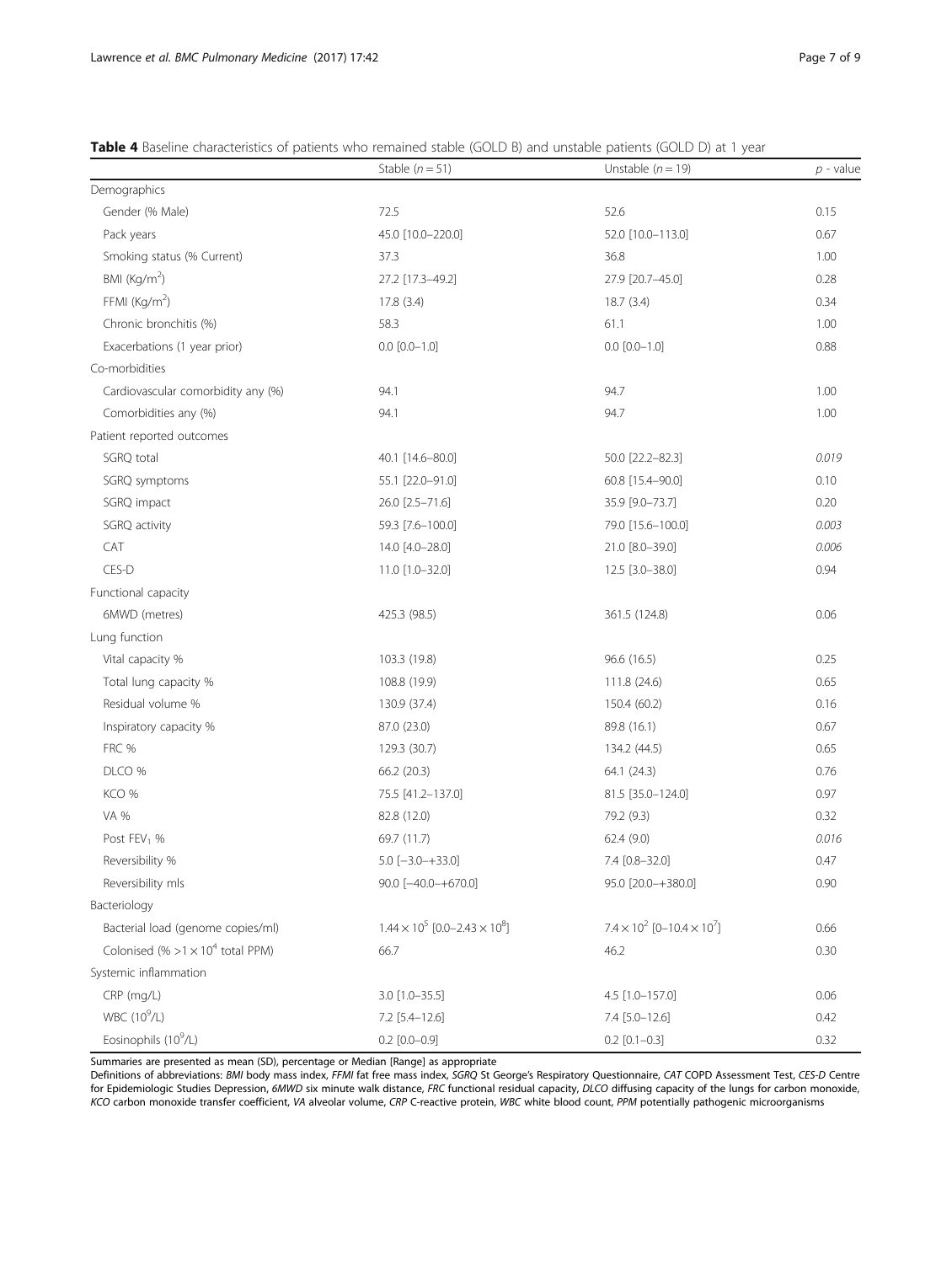<span id="page-7-0"></span>including increased breathlessness, in group B patients is not attributed to airflow obstruction alone, and further underscores the poor relationship between lung function and symptoms in COPD patients. The increased symptom burden in GOLD B patients is likely to be due, at least in part, to the increased prevalence of co-morbidities.

Other cohort studies have not reported lower rates of current smoking in group A patients compared to group B [\[19, 21](#page-8-0), [22\]](#page-8-0). Our relatively small number of group A patients means that the estimate of current smokers in our study is not robust.

We only had a small number of patients who attended for 2 year follow up, but nevertheless the pattern of approximately 25% further switching to group D in the second year was observed. Furthermore, the majority of patients who had progressed to group D after 1 year remained in this category at 2 years.

A key strength of the current study is the detailed characterisation of the GOLD B group. Potential limitations are the sample sizes for subgroup analysis, and the dropout rate during longitudinal follow up.

## Conclusion

In conclusion, we show that a subset of GOLD B patients who moved to the higher risk D category after 1 year had greater symptoms and worse health status at the start of the study. Patient reported outcome scores appear to be related to the risk of disease progression in this GOLD category. Within GOLD B there also appears to be a subgroup with a very high rate of lung function decline associated with current smoking. These findings demonstrate the heterogeneous nature of GOLD B patients during longitudinal follow up, and that this group of patients who are at risk of disease progression should be carefully followed-up in clinical practice.

## Additional files

[Additional file 1: Table S1.](dx.doi.org/10.1186/s12890-017-0384-8) Baseline characteristics of patients categorised as GOLD C and D. (DOCX 17 kb)

[Additional file 2: Table S2.](dx.doi.org/10.1186/s12890-017-0384-8) Comparison of baseline demographics, symptoms and lung function between patients categorised as GOLD B and D. (DOCX 17 kb)

[Additional file 3: Table S3.](dx.doi.org/10.1186/s12890-017-0384-8) Baseline characteristics of patients who declined to GOLD D, according to reason (FEV<sub>1</sub> and Exacerbation). (DOCX 18 kb)

#### Abbreviations

6MWT: 6 minute walk test; ATS: American Thoracic Society; BMI: Body mass index; CAT: COPD assessment test; CES-D: Centre for Epidemiological Studies Depression Scale; COPD: Chronic obstructive pulmonary disease; CRP: Creactive protein; ERS: European Respiratory Society; FBC: Full blood counts; FEV<sub>1</sub>: Forced expiratory volume in 1 second; FFM(I): Fat free mass (index); FVC: Forced vital capacity; GOLD: Global Initiative for Chronic Obstructive Pulmonary Disease; mMRC: Modified MRC scale; PBS: Phosphate buffered saline; PPM: Potentially pathogenic microorganisms; qPCR: Quantitative polymerase chain reaction; SGRQ-C: St George's respiratory questionnaire

#### Acknowledgments

The authors would like to thank the patients, investigators and study site staff who participated in COPD MAP.

#### Funding

This study is independent research supported by COPD MAP consortium; Medical Research Council; National Institute for Health Research Respiratory and Allergy Clinical Research Facility at University Hospital of South Manchester NHS Foundation Trust; National Institute for Health Research Respiratory Biomedical Research Unit at the Royal Brompton and Harefield NHS Foundation Trust and Imperial College, London and NIHR Respiratory Biomedical Research, Leicester. The views expressed in this publication are those of the author(s) and not necessarily those of the NHS, the National Institute for Health Research or the Department of Health.

#### Availability of data and materials

The datasets supporting the conclusions of this article are included within the article (and its additional files).

#### Authors' contributions

PJL, UK, CB, JAW, DS were responsible for the concept and design of study. VG, GCD, RS, BB, LG, AW, AB were involved in data acquisition. PJL, UK and DS were responsible for data analysis, interpretation and drafting the manuscript. VG, GCD, RS, BB, LG, AW, AB, CB and JAW revised the manuscript critically for intellectual content. All authors have approved the final version to be published and are jointly accountable for all aspects of the work.

#### Competing interests

PL, UK, VG, BB, RS,LG, AW,AB have no competing interests; GD received personal fees from MiCom SRL; CEB has received grants and or consultancy paid via his Institution from GSK, Az/MedImmune, Novartis, Chiesi, BI, Pfizer, Theravance, Vectura; JW reports personal fees and non-financial support from Novartis, GlaxoSmithKline, Takeda, Astra Zeneca, Boehringer Ingelheim, Johnson and Johnson, Vifor Pharma and personal fees from Pfizer, Chiesi, Napp; DS has received sponsorship to attend international meetings, honoraria for lecturing or attending advisory boards and research grants from various pharmaceutical companies including Almirall, AstraZeneca, Boehringer Ingelheim, Chiesi, Genentech, GlaxoSmithKline, Glenmark, Merck, NAPP, Novartis, Pfizer, Respivert, Skypharma, Takeda, Teva, Therevance and Verona.

#### Consent for publication

Not Applicable.

#### Ethics approval and consent to participate

All patients provided written informed consent using protocols approved by the local Ethics Committees at each site (Hampstead, 11/L0/1630; Greater Manchester South, 10/H/1003/108; East Midlands, 07/H0406/157).

#### Author details

<sup>1</sup> Centre for Respiratory Medicine and Allergy, Institute of Inflammation and Repair, Medicines Evaluation Unit, University Hospital of South Manchester Foundation Trust, University of Manchester, Manchester, UK. <sup>2</sup> Airways Disease Section, National Heart and Lung Institute, Imperial College London, London, UK.<sup>3</sup> Department of Infection, Immunity and Inflammation, Institute for Lung Health, NIHR Respiratory Biomedical Research, Leicester, UK. <sup>4</sup>Department of Genetics, University of Leicester, Leicester, UK.

#### Received: 30 June 2016 Accepted: 11 February 2017 Published online: 20 February 2017

#### References

- Global Strategy for the Diagnosis, Management, and Prevention of Chronic Obstructive Pulmonary Disease. Available from: [www.goldcopd.org](http://www.goldcopd.org/).
- 2. Agusti A, et al. Characteristics, stability and outcomes of the 2011 GOLD COPD groups in the ECLIPSE cohort. Eur Respir J. 2013;42(3):636–46.
- 3. Anto JM, et al. Epidemiology of chronic obstructive pulmonary disease. Eur Respir J. 2001;17(5):982–94.
- 4. Vestbo J, et al. Changes in forced expiratory volume in 1 second over time in COPD. N Engl J Med. 2011;365(13):1184–92.